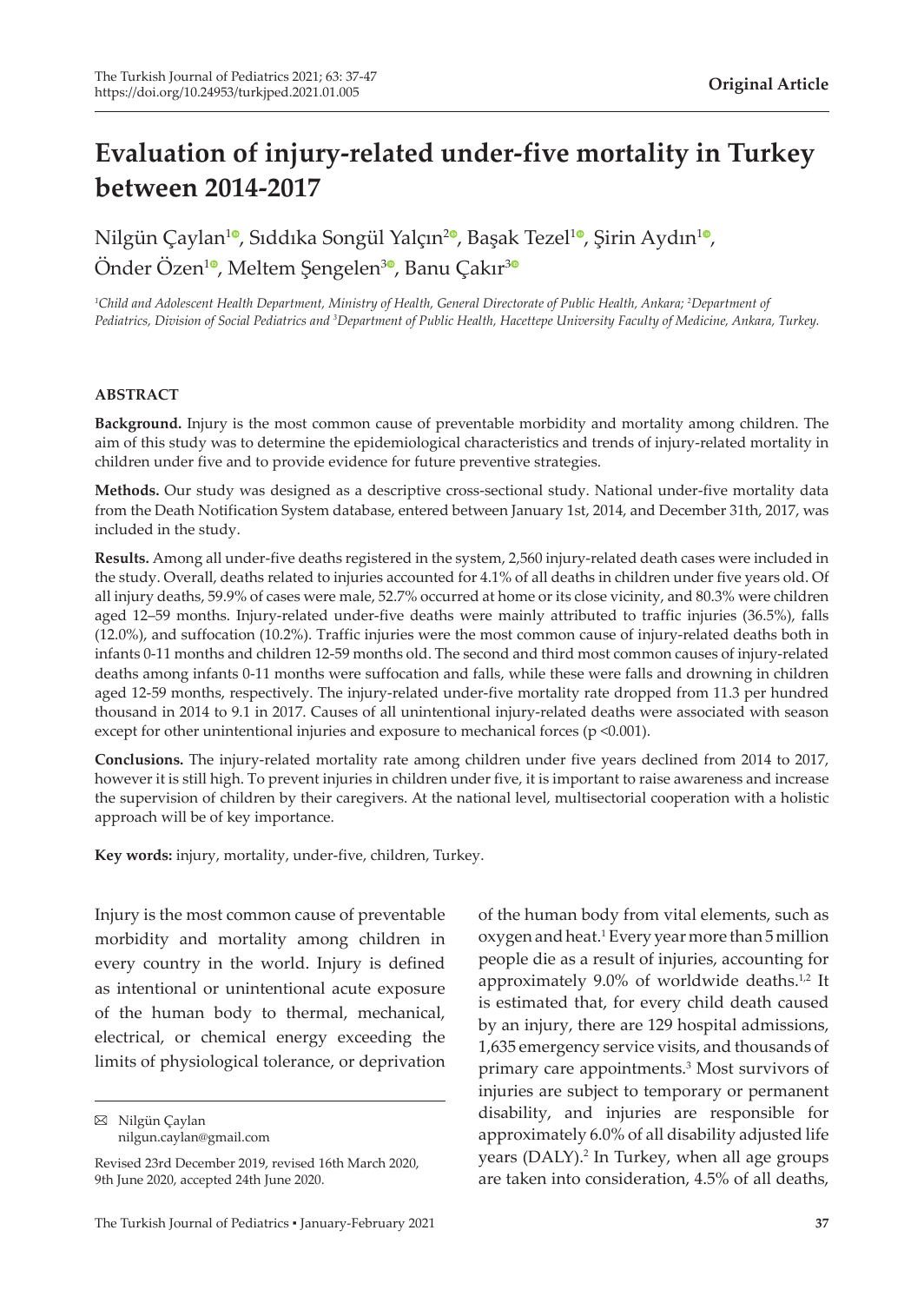5.3% of hospitalizations, and 9.0% of disease burden are due to injuries.4

Globally, the child mortality rate has decreased by approximately half over the past 25 years, mainly due to the decline in infectious diseases.<sup>5,6</sup> However, the decline in injuryrelated mortality rate has been relatively slower. Therefore, deaths due to injuries in children have become increasingly prominent, especially in high income countries.<sup>1,7,8</sup> In 2013, accidental injuries were estimated to result in 324,000 deaths in children aged 1-59 months.7 According to the World Health Organization's (WHO) 2016 data, injuries account for 7.0% of deaths under the age of five years.<sup>5</sup> Disparities also exist between the child injury mortality rates of developing and developed countries, with 95% of all child injury deaths occurring in developing countries.<sup>1,9</sup>

A detailed evaluation of the epidemiology of injury mortality is important for determining the priorities of preventative public health policies. The "Infant and Child Mortality Surveillance Program" and the "Child Safety Program" are both performed by the Child and Adolescent Health Department (CAHD) of the Ministry of Health (MoH) in Turkey, and have been since 2007 and 2014, respectively. Although the epidemiology of injury-related mortality in children has already been studied in several regional studies $10,11$ , there is no published study that assesses the injury-related deaths among children under-five at the national level. The aim of this study was to analyze epidemiologic characteristics and trends of injury-related under-five deaths between the years 2014 and 2017 in order to provide evidence for future preventive strategies.

# **Material and Methods**

Our study was planned as a descriptive crosssectional study. Data on under-five deaths were obtained from the Death Notification System (DNS) database. Since 2013, all deaths are registered in the DNS database. In this database, along with the deceased's personal information, the socio-demographic characteristics, death type, a forensic outcome, and injury information sections are requested to be filled in. Whether the death had a natural cause or is a forensic case, and if the death was due to a communicable or non-communicable disease are asked in the death type section. In instances where forensic case is selected, the forensic outcome area is mandatory. The forensic outcome area includes suicide, homicide, traffic accident, occupational accident, other accidents, and ongoing forensic research options, and helps to determine the intentional status of the death. If an autopsy is performed, the result of the autopsy is recorded in the system by the forensic practitioner. When a death occurred as a result of injury, the injury information section should also be filled in. This section includes information such as the date of injury, place of injury, and whether it was a work accident. All the diseases and conditions contributing to a person's death are also recorded chronologically in the system, using the International Classification of Statistical Disease Classification (ICD-10) codes. In the system, a stepwise causal chain is used in reporting the causes of death. The "main cause" of death is defined as the oldest of the series of diseases that led to the death, and is thus the disease that initiated the death process. The final cause of death is defined as the most recent disease in the series of diseases leading to the death. According to the Infant and Child Mortality Surveillance Program workflows, "Provincial Infant Mortality Monitoring Committees" also review all infant (0-11 months) deaths in detail. The final electronic reports of these committees are sent to DNS by the end of each month.

All child deaths under 60 months (born alive with any gestational week) in DNS between January 1st, 2014, and December 31st, 2017, were included in the study. Among all deaths, the deaths having any of the injury diagnosis codes as their main cause of death were identified by the working group. Injuries due to birth trauma were excluded from the study. A data sheet for evaluating each injury mortality case was filled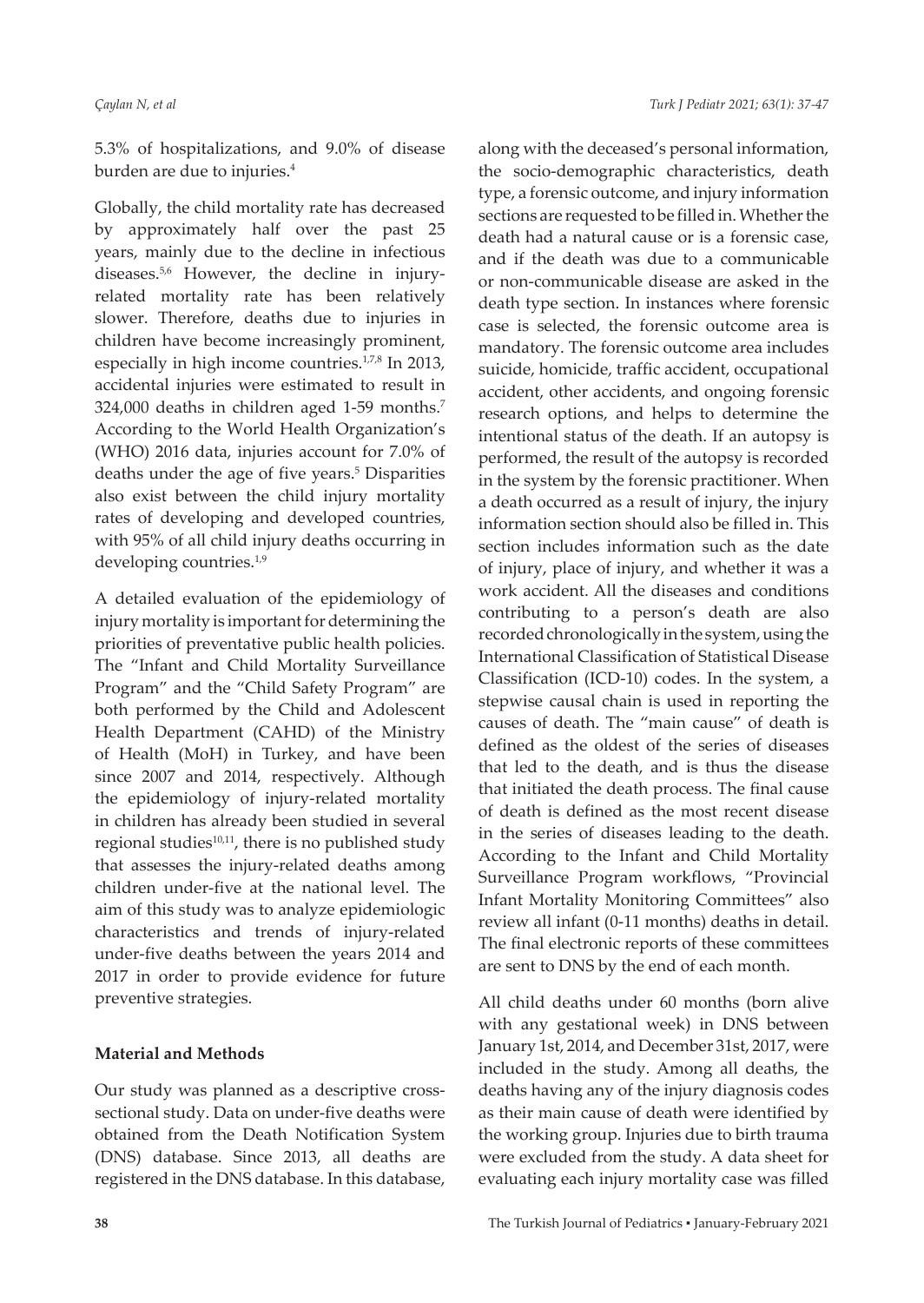out including: 1) date of birth, 2) date of injury, 3) place of injury, 4) date of death, 5) age, 6) gender, 7) province of residence, 8) diagnostic ICD-10 codes, 9) death type, 10) forensic outcome, and 11) autopsy result (if performed).

The causes of injury were classified using the ICD-10 codes determined in the recently published WHO guidelines and used in previous studies by the working group.12-16 Based on WHO guidelines, the injury-related deaths were divided into intentional and unintentional injury subheadings.<sup>12,13</sup> The intention status of an injury was determined by evaluating the above mentioned death type, forensic outcome, injury information section data, and ICD-10 codes together. The intentional injuries subheading included: self-harm (X60-X84, Y87.0), interpersonal violence (homicide/assault) (X85-Y09, Y87.1), and collective violence and legal intervention (Y35-Y36, Y89, Y89.1). The unintentional injuries subheading included: traffic injuries (V01-V99), poisonings (X40–X49), falls (W00–W19), burns (X00-X19), drownings (W65-74), exposures to mechanical forces (W20-W38, W40-W43, W45, W46, W49-W52), natural disasters (X33-X39), suffocation (W75–W76, W78–W80, W83–W84), and other unintentional injuries (rest of V01– Y98). "Exposures to mechanical forces" included: contact with falling or thrown objects, contact with sharp objects (knives, swords, wedges, glass, etc.), gunshot wounds, contact with machines (agriculture, industry, and electrical appliances), and explosions (gas cylinder, boiler, pressure equipment, bombs, etc.). The subtitle "other unintentional injuries" was used to evaluate exposures to electric current, contact with animals and toxic animals (bite, attack), exposure to heat, cold, or sun, freezing, staying in an oxygen-free environment, food and water deprivation, poverty, accident sequelae, surgical treatment and medical care complications, and cases due to the side effects of exposure to biological substances, drugs, and vaccines.<sup>12,13</sup> In our study, injury-related mortality cases having poorly-defined causes and/or unknown intent due to ongoing forensic research were

collected under the third subheading of "other, ungrouped" by the working group.

In calculating cause-specific mortality rates, age-specific population numbers referring to the relevant years were used. The risk of injury varies according to different stages of development, therefore, under-five injury mortality cases were stratified into two groups by age: 0–11 months (infants) and 12-59 months.<sup>17</sup>

The study was approved by the Hacettepe University, Non-Interventional Clinical Research Ethics Committee (2019/13-20) and official permission was obtained from the General Directorate of Public Health (official permission date and number: March 20, 2019; 67414668-020-E.300) for sharing and analysis of the DNS data. Informed consent was obtained from parents before the registration of mortality information on the DNS database.

Data were analyzed using SPSS ver. 23.0 statistical software package. Analyses included arithmetic mean and standard deviation for continuous variables and frequency and percent distributions for categorical variables. Chisquare test was used for group comparisons. Type I error was pre-set at 0.05 for all analyses.

# **Results**

Based on DNS data, between 2014 and 2017, a total of 62,192 under-five deaths occurred, and 2,560 of all under-five deaths were due to injuries. Overall, deaths related to injuries accounted for 4.1% of all under-five deaths in children (Table I). Of all injury deaths, 1,534 (59.9%) cases were male and the female/male ratio was 1/1.5. While 19.7% (n=505) of the cases were in the 0-11 months old age group, 80.3% (n=2055) were in the 12-59 months old age group. In the majority of cases, the injury occurred at home or in the close vicinity (52.7%). When seasonal variations in injury-related deaths were examined, it was found that deaths were highest in the summer (n=963, 37.6%) and lowest in the winter (n=338, 13.2%) (Table I).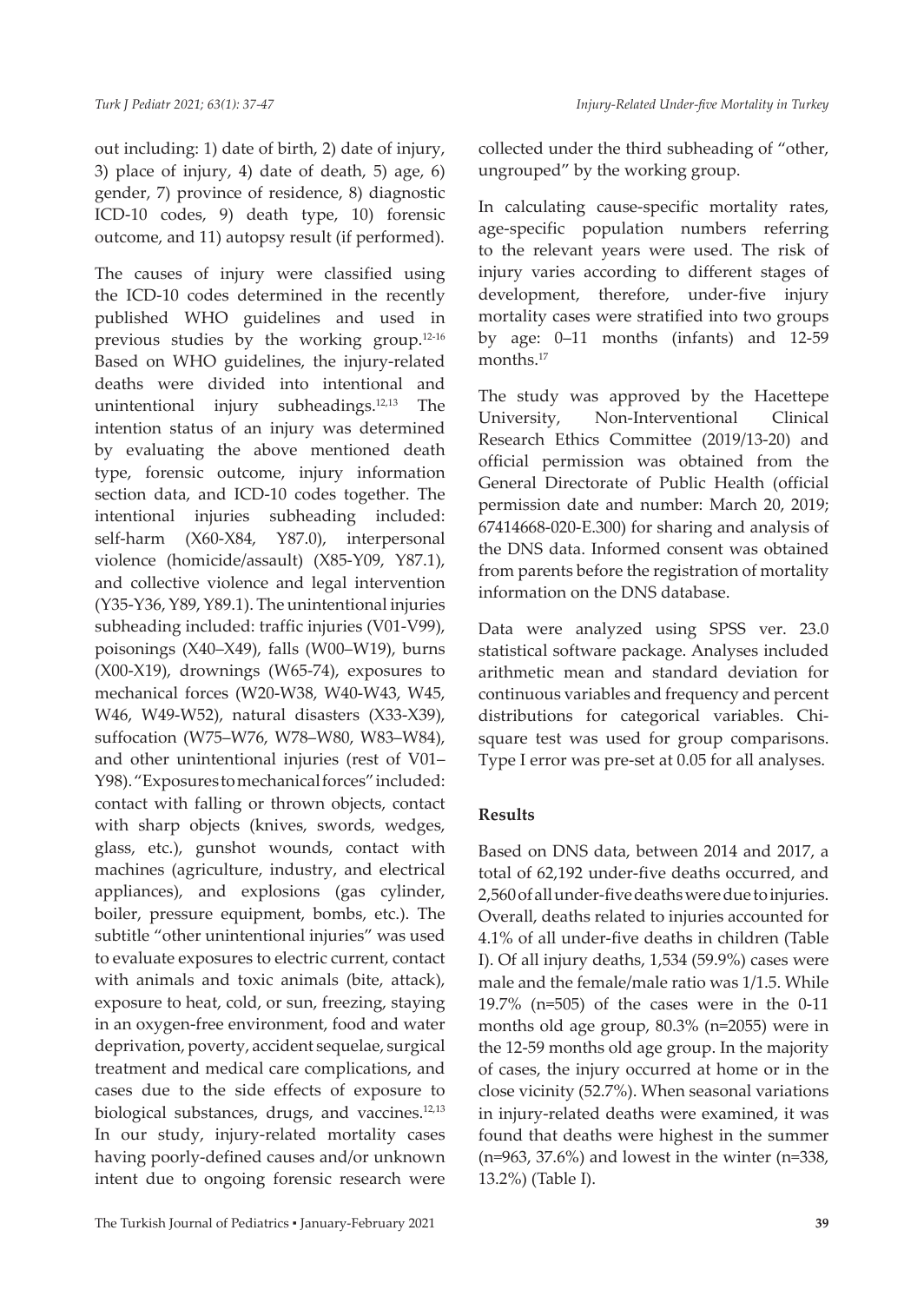|                                      |                            | 2014       | 2015       | 2016       | 2017       | Total       |
|--------------------------------------|----------------------------|------------|------------|------------|------------|-------------|
| Total number of under-five death (N) |                            | 16536      | 16108      | 15475      | 14073      | 62192       |
| Death caused by injury N (%)*        |                            | 709 (4.3)  | 632(3.9)   | 629(4.1)   | 590 (4.2)  | 2560(4.1)   |
| Age<br>$N (%)^{**}$                  | $0-11$ months              | 144 (20.3) | 143 (22.6) | 104(16.5)  | 114 (19.3) | 505(19.7)   |
|                                      | 12-59 months               | 565 (79.7) | 489 (77.4) | 525(83.5)  | 476 (80.7) | 2055(80.3)  |
| Gender<br>$N (%)^{**}$               | Male                       | 432 (60.9) | 374 (59.2) | 379 (60.3) | 349 (59.2) | 1534 (59.9) |
|                                      | Female                     | 277 (39.1) | 258 (40.8) | 250 (39.7) | 241 (40.8) | 1026(40.1)  |
| Place of injury<br>$N (%)^{**}$      | Home or its close vicinity | 363(51.2)  | 338 (53.5) | 333(52.9)  | 316 (53.6) | 1350 (52.7) |
|                                      | Areas away from the home   | 346 (48.8) | 294 (46.5) | 296 (47.1) | 274 (46.4) | 1210 (47.3) |
|                                      | Spring                     | 196 (27.6) | 156 (24.7) | 171 (27.2) | 142 (24.1) | 665(26.0)   |
| Season<br>$N (%)^{**}$               | Summer                     | 259(36.5)  | 238 (37.7) | 246 (39.1) | 220 (37.3) | 963 (37.6)  |
|                                      | Autumn                     | 163(23.0)  | 163(25.8)  | 135(21.5)  | 133(22.5)  | 594 (23.2)  |
|                                      | Winter                     | 91 (12.8)  | 75(11.9)   | 77 (12.2)  | 95(16.1)   | 338 (13.2)  |

Table I. Basic information of injury-related under five mortality in Turkey, 2014-2017 (N=2560).

\* Proportion of injury-related death numbers to total numbers of under-five deaths of relevant years. \*\*Column percentage

The injury-related under-five mortality rate dropped from 11.3 per hundred thousand in 2014 to 9.1 per hundred thousand in 2017 (Fig. 1). The largest contributors to this change were the declines in the rates of traffic injuries (from 4.4 to 3.1), drownings (1.1 to 0.7), and falls (1.5 to 1.2) (Fig. 2).





\*Cause-specific mortality rates were calculated using the number of under-five populations of relevant years.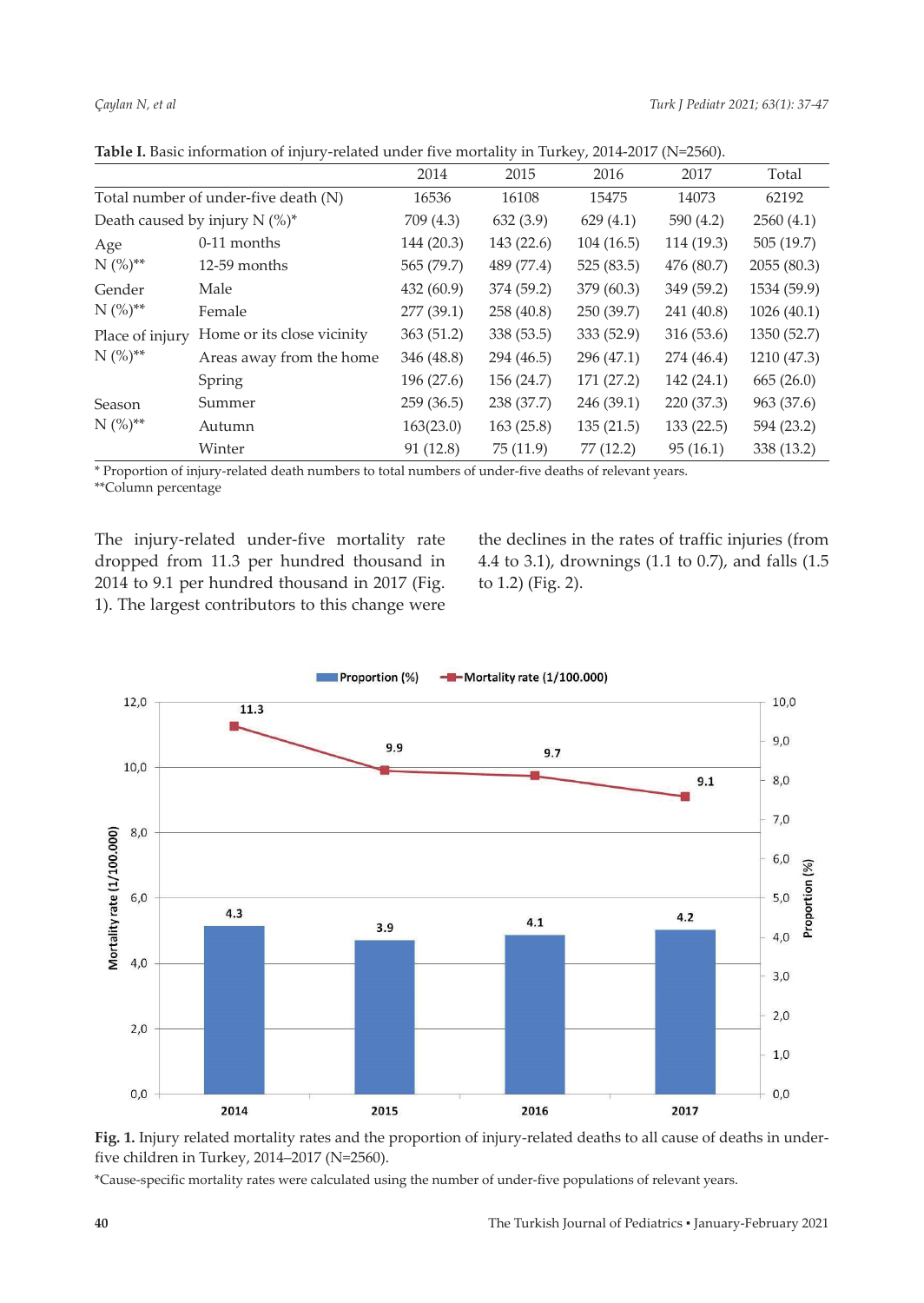

 $2014$  2015 2016 2017

**Fig. 2.** Trends of mortality rates due to specific types of injury in children aged under-five in Turkey, 2014-2017 (N=2560).

\*Cause-specific mortality rates were calculated using the number of under-five populations of relevant years.

Injury-related under-five deaths were mainly attributable to traffic injuries (36.5%), falls (12.0%), and suffocation (10.2%) (Table II). The top cause of injury mortality was traffic injuries, both in infants and among children aged 12-59 months (35.6% in infants; 36.7% in 12-59 months). Among infants, suffocation (27.9%) and falls (10.7%) were the second and third leading causes of injury mortality; among children aged 12-59 months old, falls (12.3%) and drowning (9.6%) were second and third, respectively (Table II). The other ungrouped cases category consisted of 15.5% of all underfive injury mortality cases. During the detailed evaluation, it was found that 96.0% of these cases were trauma cases in which the type of injury could not be determined. All injury-related mortality causes according to age groups are shown in order of frequency in Table II.

The distribution of causes of deaths due to unintentional injuries (N=2110) was further examined by gender, place of injury, and season (Table III). A gender difference was detected only in the case of drownings, which were more common in males (p=0.039). Traffic injuries and drownings were more common in areas away from the home ( $p \le 0.001$ ), while the remainder of the unintentional injuries mostly occured at home or in close vicinity to it (p <0.001). All unintentional causes of injury, except for exposures to mechanical forces and other unintentional injuries, showed seasonal differences. Poisoning cases were more common in the winter (p <0.001) (Table III). Detailed analysis of poisoning cases showed that 65.6% of all poisoning-related deaths were due to carbon monoxide intoxication.

#### **Discussion**

This is the first nationwide study in Turkey assessing the epidemiology and trends of injuryrelated mortality in children under five years old. The results of this study show that injuryrelated under-five mortality rates declined over the past four years. Injuries are important causes of deaths in children worldwide, and significant inequalities have been reported with respect to a country's level of development and income level.<sup>1,8,9,14,18,19</sup> In a study by Peden et al.<sup>1</sup>, the death rates due to unintentional injuries in children 1-4 years of age were reported to be 8.5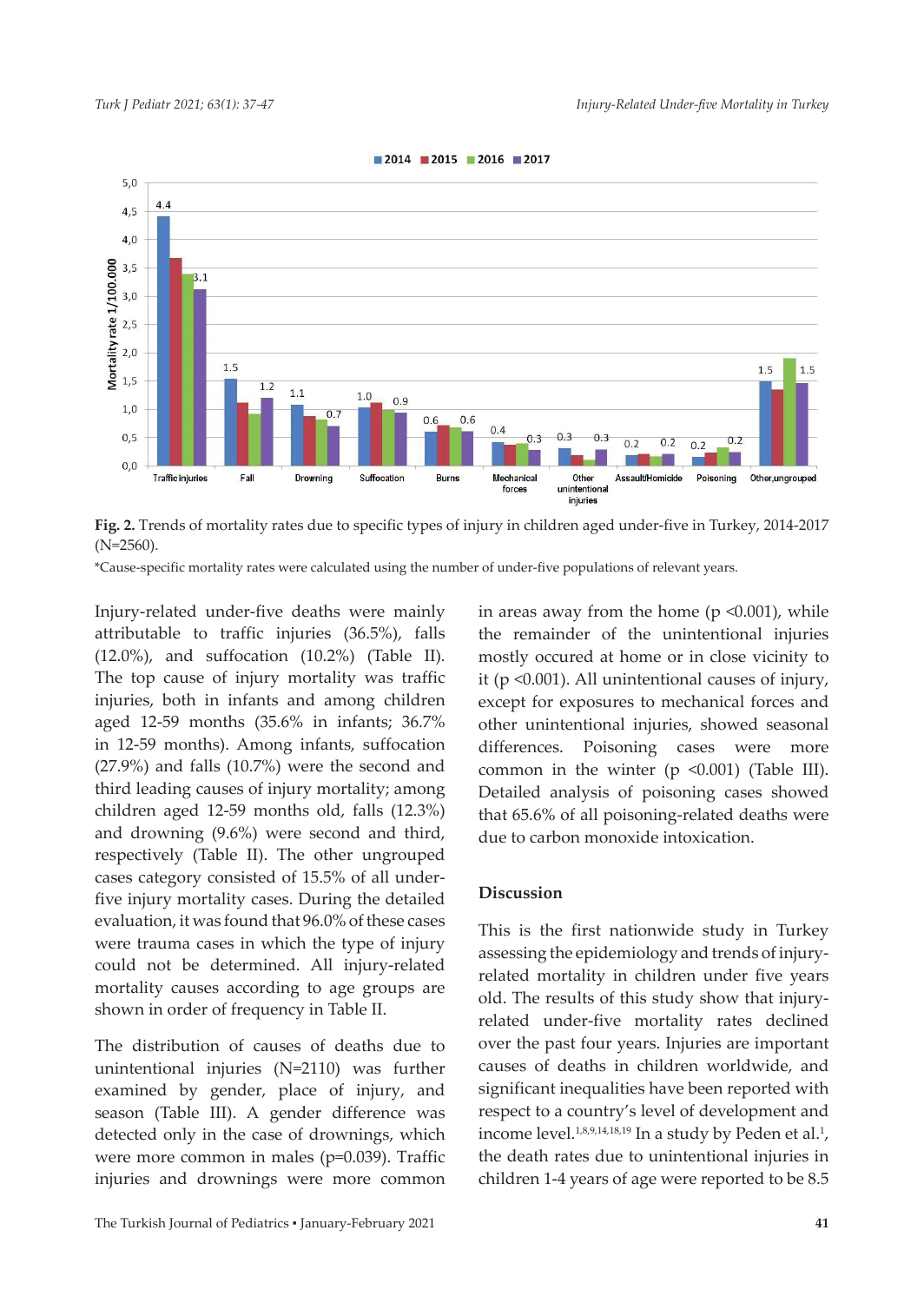|                | Rank 0-11 month (%) (N=505)      | 12-59 month (%) (N=2055)         | Under-five (%) (N=2560)          |  |  |
|----------------|----------------------------------|----------------------------------|----------------------------------|--|--|
| 1              | Traffic injuries (35.6)          | Traffic injuries (36.7)          | Traffic injuries (36.5)          |  |  |
| 2              | Suffocation (27.9)               | Falls (12.3)                     | Falls (12.0)                     |  |  |
| 3              | Falls (10.7)                     | Drowning (9.6)                   | Suffocation(10.2)                |  |  |
| $\overline{4}$ | Burns $(6.5)$                    | Burns $(6.6)$                    | Drowning (8.7)                   |  |  |
| 5              | Drowning $(5.0)$                 | Suffocation (5.9)                | Burns $(6.6)$                    |  |  |
| 6              | Assault/Homicide (3.4)           | Mechanical forces (4.3)          | Mechanical forces (3.7)          |  |  |
| 7              | Poisoning $(2.0)$                | Poisoning (2.5)                  | Poisoning $(2.4)$                |  |  |
| 8              | Mechanical forces (1.4)          | Other unintentional injury (2.5) | Other unintentional injury (2.3) |  |  |
| 9              | Other unintentional injury (1.4) | Assault/Homicide (1.7)           | Assault/Homicide (2.0)           |  |  |
|                | Other, ungrouped (6.1)           | Other, ungrouped (17.9)          | Other, ungrouped (15.5)          |  |  |

**Table II.** Ranking of injury-related death causes by age groups, Turkey, 2014-2017.

**Table III.** Comparison of unintentional injury related mortality causes by gender, place of injury and season (2014-2017) (N=2110).

|                                             | Gender |                              |            | Place of injury                  |                                                        |                      | Season            |                             |                     |                   |            |
|---------------------------------------------|--------|------------------------------|------------|----------------------------------|--------------------------------------------------------|----------------------|-------------------|-----------------------------|---------------------|-------------------|------------|
| Causes                                      | Female | Male<br>$(n=845)$ $(n=1265)$ | p<br>value | Home or<br>vicinity<br>$(n=983)$ | Areas<br>its close away from<br>the home<br>$(n=1127)$ | $\mathbf p$<br>value | $(n=548)$         | Spring Summer Autumn Winter | $(n=805)$ $(n=479)$ | $(n=278)$         | p<br>value |
| Traffic<br>injuries $(\%)^*$                | 46.3   | 43.0                         | 0.139      | 2.5                              | 80.7                                                   | < 0.001              | $43.1^a$          | $47.5^{\circ}$              | 46.6 <sup>a</sup>   | 33.8 <sup>b</sup> | 0.001      |
| Fall $(\%)^*$                               | 14.2   | 14.8                         | 0.711      | 29.6                             | 1.4                                                    | < 0.001              | 14.6 <sup>a</sup> | $18.4^{b}$                  | $14.0^{\circ}$      | 4.3 <sup>c</sup>  | < 0.001    |
| Suffocation                                 | 12.8   | 12.2                         | 0.679      | 25.7                             | 0.8                                                    | < 0.001              | $12.2^a$          | 7.8 <sup>b</sup>            | $13.4^{\circ}$      | $24.5^{\circ}$    | < 0.001    |
| Drownings<br>$(\%)^*$                       | 8.9    | 11.7                         | 0.039      | 8.2                              | 12.6                                                   | 0.001                | 11.7 <sup>a</sup> | 11.3 <sup>a</sup>           | 11.1 <sup>a</sup>   | 5.4 <sup>b</sup>  | < 0.001    |
| Burns $(\%)^*$                              | 8.8    | 7.4                          | 0.270      | 16.2                             | 0.8                                                    | < 0.001              | 9.1 <sup>a</sup>  | 5.1 <sup>b</sup>            | 6.3 <sup>b</sup>    | 16.9 <sup>c</sup> | < 0.001    |
| Mechanical<br>forces $(\%)^*$               | 4.3    | 4.7                          | 0.661      | 6.8                              | 2.5                                                    | < 0.001              | 4.9               | 4.0                         | 4.6                 | 5.0               | 0.815      |
| Poisonings<br>$(\%)^*$                      | 2.5    | 3.2                          | 0.314      | 6.2                              | 0.1                                                    | < 0.001              | 2.9 <sup>a</sup>  | 1.7 <sup>a</sup>            | 1.9 <sup>a</sup>    | 8.3 <sup>b</sup>  | < 0.001    |
| Other<br>unintentional<br>injuries $(\%)^*$ | 2.4    | 3.0                          | 0.380      | 4.7                              | 1.1                                                    | < 0.001              | 1.5               | 4.2                         | 2.3                 | 1.8               | 0.010      |
| Total $(\%)^*$                              | 100.0  | 100.0                        |            | 100.0                            | 100.0                                                  |                      | 100.0             | 100.0                       | 100.0               | 100.0             |            |

\* Column percentage

a,b,c Different letters are significant in the same row.

per hundred thousand in high-income countries and 49.6 per hundred thousand in low-middle income countries. Similar to our study results, death rates due to unintentional injuries have been reported to decrease in recent years, especially in high and middle-income countries worldwide.<sup>1,8,20</sup> In a recent meta-analysis study by Adeloye et al.<sup>15</sup> including publications between 1990 and 2018, the mortality rate due to injuries for children aged 0-4 years was reported to be 37.7 (95% CI = 32.7- 42.7) per hundred thousand globally.

Causes of injury-related mortality in childhood may vary between countries and regions.8,9,15,16,18-20 Our study showed that traffic injuries, falls, and suffocation were the top three causes of injury-related deaths among children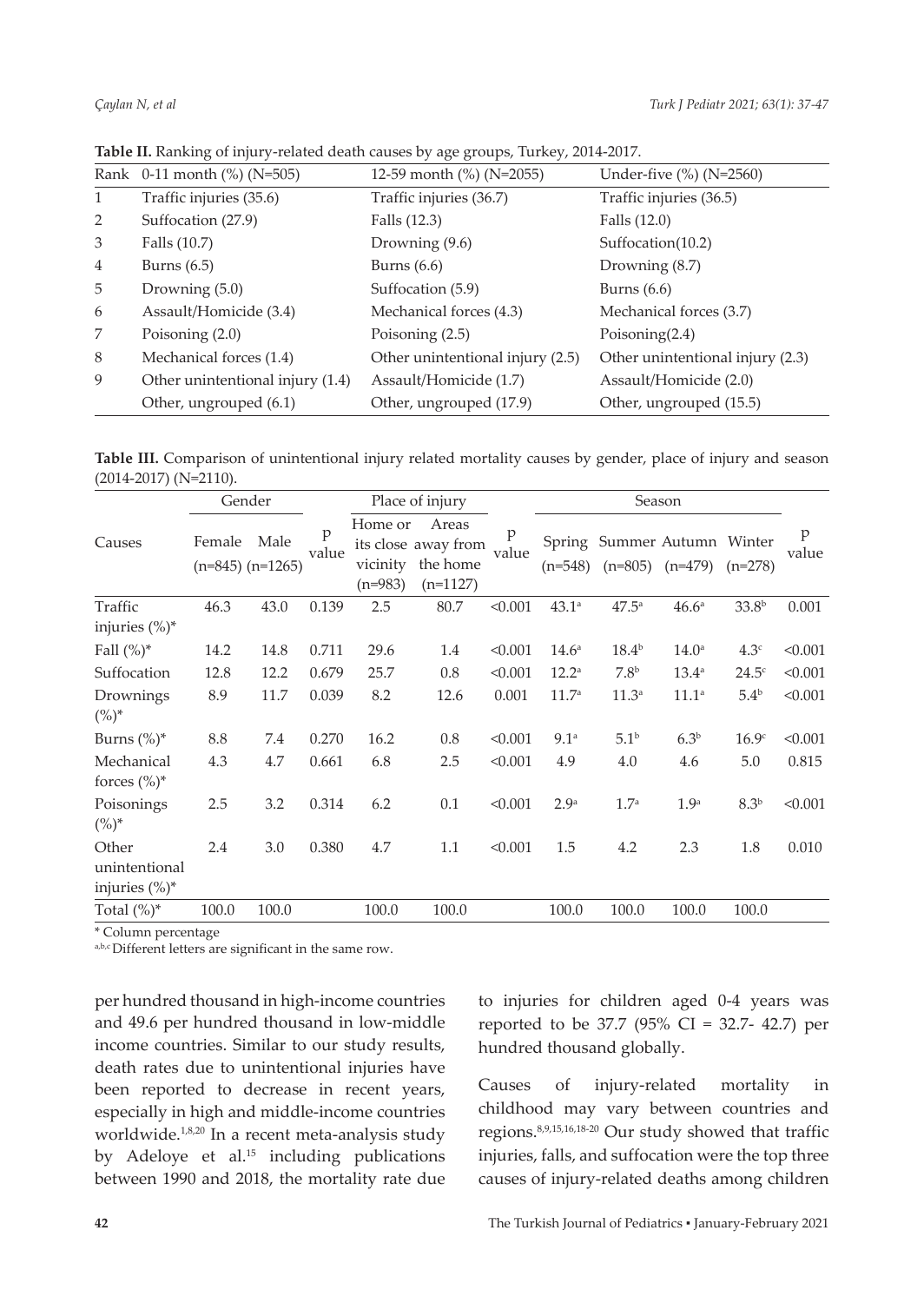younger than 5 years. In a study assessing global trends, traffic injuries, drownings, burns, suffocation, and falls were reported as the leading causes of injury-related death in underfive children.15 Similar to their results, we found that traffic injuries were the number one cause of mortality in both the 12-59 months old age group and in children under 5. However, in contrast to their results $15$ , traffic injuries were also found to be the leading cause of injury related deaths in the infant age group in our study. Numerous regional studies in Turkey have examined the causes and characteristics of injuries in children.10,11,21-27 Although these studies differ in terms of study methodology and the age groups examined, traffic injuries and falls are reported as the top two causes of childhood injury. In a study from Diyarbakır assessing child deaths due to head injuries in 0-17 year olds, 55% of the fatal head traumas in the 0-6 age group resulted from falls and 34% resulted from traffic injuries. Considering all age groups, 81% of traffic injuries occurred outside the vehicle.10 In a study by Sever et al.<sup>21</sup> evaluating forensic pediatric patients  $(≤17)$ years) admitted to the emergency department of a tertiary hospital, the most common reasons for admission in the trauma group were traffic injuries (32.5%) and falls (16.9%). In another hospital based retrospective study assessing 812 patients under the age of 15 suffering a traffic injury and who were admitted to the emergency department of a university hospital found that in-vehicle injuries formed the largest group (59%).22 In addition, this study emphasized that, in the pediatric age group, traffic injuries involving a pedestrian and vehicle collision led to greater fatalities.<sup>22</sup>

In contrast to global trends and reports from other countries, in our study, falls was found to be the second most common cause of injuryrelated death among children younger than 5 years and children 12-59 months old.14-16 An earlier survey from Turkey determined the frequency and risk factors of serious injuries based on parental self-reports of children less than 10 years, admitted to an outpatient clinic of a university hospital. Their study reported the most common type of injury to be falls. $24$ Similarly, in an additional study on home injuries among children aged 0-6 years, falls was reported to be the most common cause.<sup>26</sup> However, these studies were performed on injury cases that did not result in mortality, therefore the findings may not be directly comparable.<sup>24,26</sup> These studies do, however, support the fact that falls are among the common causes of childhood injuries in Turkey. In a regional study assessing general characteristics of childhood falls over a period of 8 years in children aged younger than 14 years, the most common types of falls were from balconies (38.5%), stairs (22.5%), and walls  $(8\%)$ .<sup>27</sup> Of the victims, 64% were male and 56% were under 5 years of age. In their study, the most common injury type was found to be head injury (50%) and the overall mortality rate was 3.6%. The authors concluded that, in order to prevent falls from balconies, supervision by parents should be increased, new laws regarding barriers on balconies should be enacted, and campaigns including public education and media attention should be organised.<sup>27</sup> Based on our study results, fall-related mortalities were common in both age groups, mainly occurred at home and/or its close vicinity, and happened in the summer time.

An important result of this study was that, although traffic injuries were the most common cause of injury-related death in children under five, the most important contributor to the decreasing tendency in the under-five injury mortality rate was the reduction in traffic injuries. In Turkey, in order to prevent traffic injuries road safety interventions are in force including the prohibition of speeding and drink-driving, regular traffic controls especially during public holidays, and mandatory use of child restraints for children 0-12 years old as well as the prohibition of children sitting in the front seat. These measures likely explain this decreasing trend in injury mortality rate.22,28-30 In order to achieve more effective results, existing interventions should be continued more strictly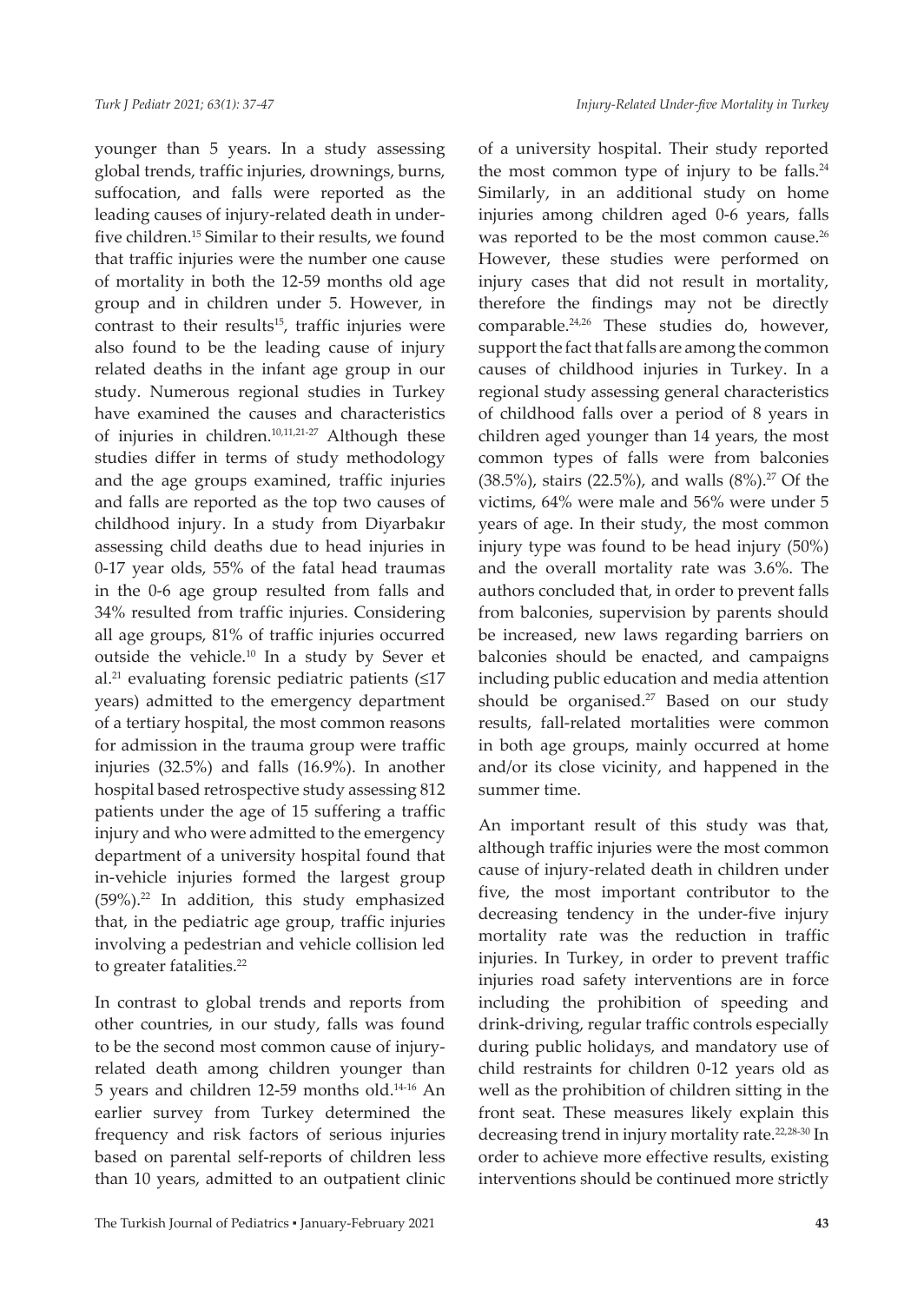# and audits should be increased.30

In our study, both injury-related mortality frequency and causes varied by age. This finding can be explained by differences in the developmental characteristics of different age groups. A general challenge in preventing pediatric injuries is the need to adapt interventions to the child's age and developmental stage.<sup>17</sup> The most important developmental difference occurs during the period around 1 year of age, which is the transition period from infancy to toddlerhood.9,17 Children from 1 to 4 years of age who are active and curious exhibit higher risk-taking behaviors compared to children under 1 year of age. The risk of injury among infants is mostly due to parental neglect or maltreatment, rather than mobility.9,14 In our study, the majority of suffocation-related deaths among children younger than 5 years occured in infancy, similar to previous reports.<sup>14,16</sup> Additionally, intentional injuries (assault/homicide) were more common in the infant age group than the 1-4 years group, consistent with the literature.<sup>31</sup> As children grow older, parents tend to reduce their amount of close supervision, leaving the children on their own and tending to believe their child can cope with the injury risks sufficiently.<sup>32</sup> This knowledge may explain why injuries are more common in the 1-4 years age range compared to infants. Previous reports have also indicated that being the firstborn child and living in an overcrowded family both also increase the risk of injury.24,25,33

Another important result from our study is that the injury cases resulting in mortality showed seasonal variation. Traffic injuries, falls, and drownings were less common in winter, while suffocation, burns, and poisoning cases were more common in winter. In a recent study in China on the causes of death due to injuries in children under five years of age, seasonal relationships with some types of injuries were similarly reported.<sup>16</sup> Seasonal variation has also been reported in previous regional studies in Turkey<sup>21,22</sup> and, similar

to our results, these studies found increased injury cases reported in the summer season. These seasonal relationships can provide some clues in determining preventive activities. The relationship between winter and the high rates of poisoning-related deaths can mainly be explained by carbon monoxide poisoning, pointing to a potential area for effective future interventions. The Ministry of Health initiated a "Carbon Monoxide Poisoning Prevention Program and Action Plan" in 2015.34 Our findings underline the importance of the need to sustain these programs in our country. Additionally, public announcements on media channels, meteorology warnings in the winter regarding the risk of carbon monoxide poisoning, etc. may all be used as potential interventions to decrease this type of injury.

Our analysis revealed that the majority of injuries leading to fatalities occurred either in the home or its close vicinity. Therefore, to prevent unintentional injuries, interventions should be comprised of arrangements to make these areas safer. Besides providing a safe home and play environment, adequate supervision of children by their caregivers is important to reduce injury risk.27,35-37 In one study, children who died of unintentional injuries under five years of age were shown to be under parental supervision 3.3 times less than children who survived.<sup>37</sup> Therefore, it is important that parents and caregivers are informed about the causes and occurrence of injuries, as well as how they can be prevented.<sup>35,36</sup> Strong evidence shows that a number of interventions can save lives and mitigate the effects of injuries. Home visits, parent education against child abuse, neglect, and prevention, and counselling by health care professionals are all some of these preventive activities.29 As an action of our National Child Safety Program, counselling services are provided during the primary care follow-up visits to families with children under five regarding injury prevention. Also, primary health care professionals hold collective awareness activities for the public in Community Health Care Centers.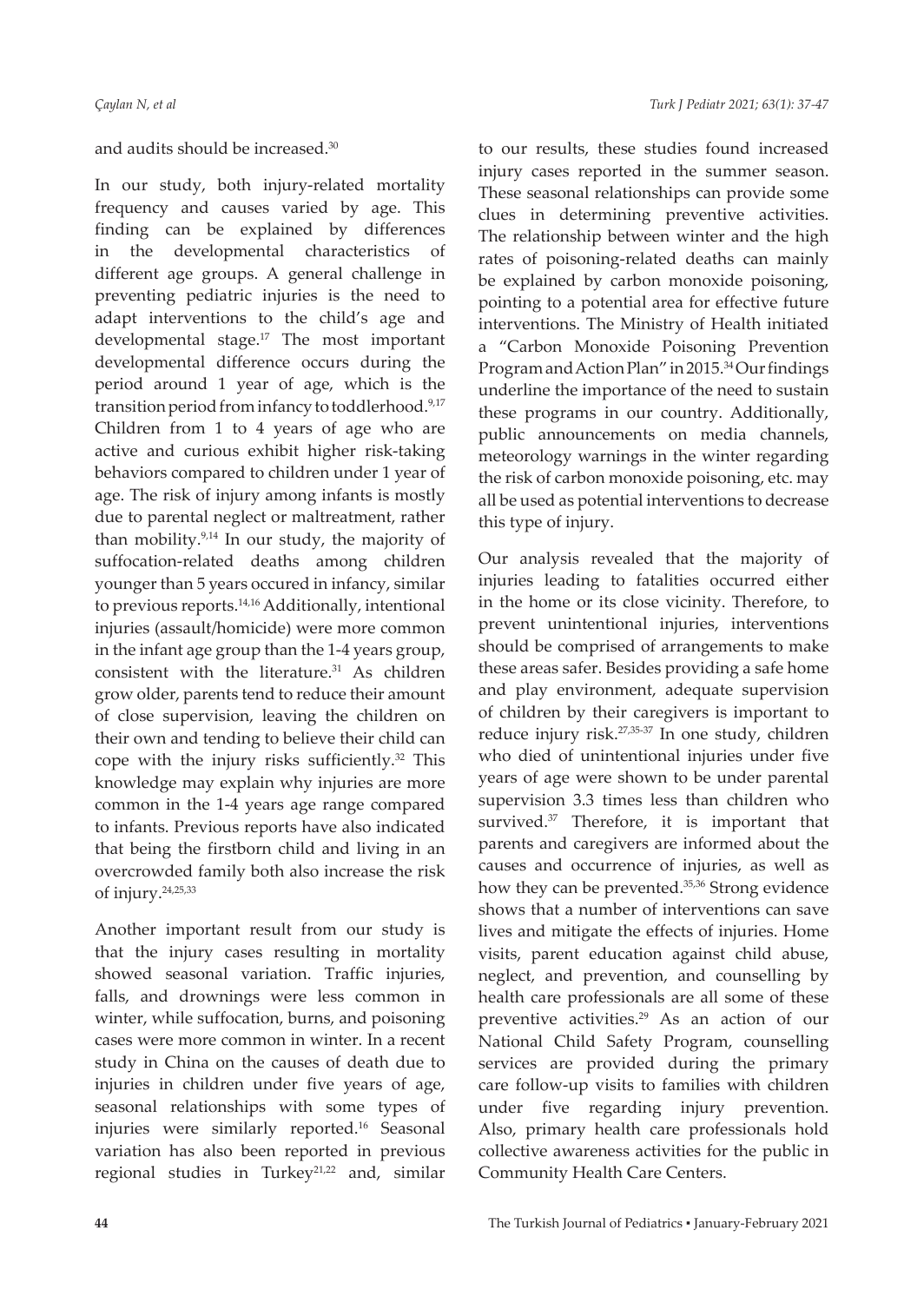Some strengths and limitations were present in our study. As we analysed the national underfive mortality data from the DNS database, our results may be generalizable to the community. The major limitation of this study was its secondary analysis nature, thus, all risk factors studied were restricted to those present in our national DNS. DNS, by itself, is prone to selfreport bias by parents or eyewitnesses to injury, and could be incomplete or biased due to the nature of the data collected and/or the person entering the data. It is important to increase awareness of physicians diagnosing the mortality and entering death certificates into DNS through in-service training programs, and periodic updating of such information would be of great benefit. Another specific limitation of our data is the high proportion of cases in the "other, ungrouped" subgroup consisting of the cases due to poorly defined causes and unknown intent due to ongoing forensic research. Almost every case in this group consisted of physical trauma. This situation was more frequent in the 12-59 months old age group. Ultimately, this limitation may lead to some causes of injury being under- or over-reported. There is also a possibility of missing cases of injury reflecting child abuse or neglect diagnoses. Inconsistent stories, a previous or subsequent history of child abuse, late presentation for medical care, and inappropriate child care should be warnings for child abuse and neglect cases.<sup>38,39</sup> In the "Provincial Infant Death Monitoring Committees", the deaths occurring during infancy are examined in detail and sent to DNS as a report. A similar reporting system was planned to be launched for the 12-59 months death cases in 2020. This regulation could make positive improvements to the injury-related mortality reporting of under-five children.

The epidemiologic characteristics of fatal childhood injuries vary according to the economic developmental level of a country, the special physical, environmental, and developmental conditions of residential settings, and time.1,8,9,14,15,18-20 Tailored intervention

programs and effective implementation of such programs require robust evidence regarding the epidemiology of the injuries to be managed. Also, continuous monitoring of the impact of such activities is important for ensuring revisions, as needed. For this reason, the current study is crucial for determining the situation and planning future strategies. The decline in injuryrelated mortality rates among children underfive from 2014 to 2017 is promising. However, the mortality rates in Turkey are still higher than the rates in high-income countries.<sup>8,20</sup> Thus, it should be kept in mind that injury remains among the leading and preventable causes of child mortality. A holistic approach, with wellcoordinated multisectorial cooperation will be of key importance when composing effective and comprehensive intervention programs to prevent injuries in children.<sup>40</sup>

#### **Acknowledgement**

The authors gratefully acknowledge the large quantity of health care professionals in the field who have contributed to data collection in the Infant and Child Mortality Surveillance System.

# **REFERENCES**

- 1. World Health Organization. World report on child injury prevention. In: Peden M, Oyegbite K, Ozanne-Smith J, Hyder AA, Branche C, Rahman F, Rivara F, Bartolomeos K (eds). Geneva: World Health Organization, 2008.
- 2. World Health Organization. Injuries and violence: the facts. Geneva: World Health Organization, 2014.
- 3. Sethi D, Towner E, Vincenten J, Segui-Gomez M, Racioppi F. European report on child injury prevention. Copenhagen: World Health Organization Regional Office for Europe, 2008.
- 4. Republic of Turkey Ministry of Health. Health Statistics Yearbook 2017. Ankara, 2018 https://dosyasb.saglik. gov.tr/Eklenti/30148,ingilizcesiydijiv1pdf.pdf?0 (Accessed December 21, 2020).
- 5. United Nations Inter-agency Group for Child Mortality Estimation (UN IGME), Levels and Trends in Child Mortality: Report 2017. New York: United Nations Children's Fund, 2017.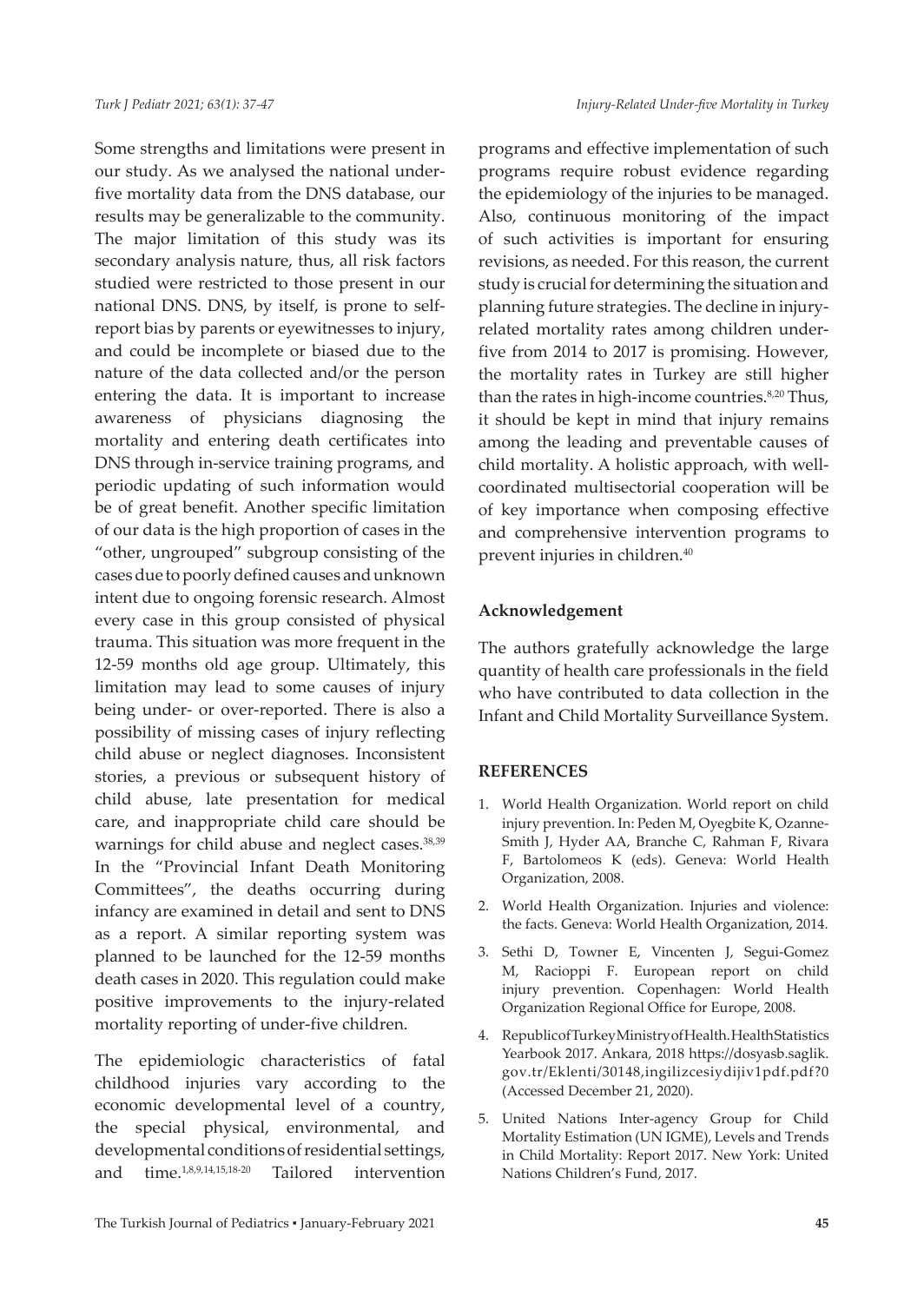- 6. Kassebaum N, Kyu HH, Zoeckler L, et al; Global Burden of Disease Child and Adolescent Health Collaboration. Child and Adolescent Health From 1990 to 2015: findings from the global burden of diseases, injuries, and risk factors 2015 study. JAMA Pediatr 2017; 171: 573-592.
- 7. Liu L, Oza S, Hogan D, et al. Global, regional, and national causes of child mortality in 2000-13, with projections to inform post-2015 priorities: an updated systematic analysis. Lancet 2015; 385: 430- 440.
- 8. Mytton JA, Towner EM, Powell J, Pilkington PA, Gray S. Taking the long view: a systematic review reporting long-term perspectives on child unintentional injury. Inj Prev 2012; 18: 334-342.
- 9. Huang Y, Wu Y, Schwebel DC, Zhou L, Hu G. Disparities in under-five child injury mortality between developing and developed countries: 1990- 2013. Int J Environ Res Public Health 2016; 13: 653.
- 10. Berber G, Arslan MM, Karanfil R, Çekin N. Diyarbakır'da kafa travmalarına bağlı çocuk ölümleri. Türkiye Klinikleri Adli Tıp ve Adli Bilimler Dergisi 2008; 5: 19-23.
- 11. Dirlik M, Bostancıoğlu B. Child drowning deaths in Aydin province, western Turkey, 2002-2012. Eur J Trauma Emerg Surg 2015; 41: 683-688.
- 12. Department of Information, Evidence and Research. WHO methods and data sources for global burden of disease estimates 2000-2016. Geneva: World Health Organization, 2018. https://www.who.int/ healthinfo/global\_burden\_disease/GlobalDALY\_ method\_2000\_2016.pdf (Accessed December 21, 2020).
- 13. Department of Evidence, Information and Research (WHO/Geneva) and Maternal Child Epidemiology Estimation (MCEE). MCEE- WHO methods and data sources for child causes of death 2000-2016. Geneva: World Health Organization, 2018. https:// www.who.int/healthinfo/global\_burden\_disease/ childcod\_methods\_2000\_2016.pdf (Accessed December 21, 2020).
- 14. Xiang L, Wang K, Miao L, et al. Injury-related mortality among children younger than 5 years in China during 2009-2016: an analysis from national surveillance system. Inj Prev 2019; 25: 60-66.
- 15. Adeloye D, Bowman K, Chan KY, Patel S, Campbell H, Rudan I. Global and regional child deaths due to injuries: an assessment of the evidence. J Glob Health 2018; 8: 021104.
- 16. Lili X, Jian H, Liping L, Zhiyu L, Hua W. Epidemiology of injury-related death in children under 5 years of age in Hunan province, China, 2009-2014. PLoS One 2017; 12: e0168524.
- 17. Flavin MP, Dostaler SM, Simpson K, Brison RJ, Pickett W. Stages of development and injury patterns in the early years: a population-based analysis. BMC Public Health 2006; 6: 187.
- 18. Sengoelge M, Hasselberg M, Laflamme L. Child home injury mortality in Europe: a 16-country analysis. Eur J Public Health 2011; 21: 166-170.
- 19. Imamura JH, Troster EJ, Oliveira CA. What types of unintentional injuries kill our children? Do infants die of the same types of injuries? A systematic review. Clinics (Sao Paulo) 2012; 67: 1107-1116.
- 20. Jansson B, De Leon AP, Ahmed N, Jansson V. Why does Sweden have the lowest childhood injury mortality in the world? The roles of architecture and public pre-school services. J Public Health Policy 2006; 27: 146-165.
- 21. Sever M, Saz EU, Koşargelir M. Bir üçüncü basamak hastane acil servisine başvuran adli nitelikli çocuk hastaların değerlendirilmesi. Ulus Travma Acil Cerrahi Dergisi 2010; 16: 260-267.
- 22. Serinken M, Ozen M. Pediyatrik yaş grubunda trafik kazası sonucu oluşan yaralanmalar ve özellikleri. Ulus Travma Acil Cerrahi Dergisi 2011; 17: 243-247.
- 23. Işık HS, Gökyar A, Yıldız O, Bostancı U, Ozdemir C. Çocukluk çağı kafa travmaları, 851 olgunun retrospektif değerlendirilmesi: epidemiyolojik bir çalışma. Ulus Travma Acil Cerrahi Dergisi 2011; 17: 166-172.
- 24. İnce T, Yalçın SS, Yurdakök K. Çocukluk çağında ciddi kaza sıklığı ve risk faktörleri. Çocuk Sağlığı ve Hastalıkları Dergisi 2014; 57: 173-182.
- 25. İnanç DÇ, Baysal SU, Coşgun L,Taviloğlu K, Ünüvar E. Çocukluk çağı yaralanmalarında hazırlayıcı nedenler. Türk Pediatri Arşivi 2008; 43: 84-88.
- 26. Karatepe TU, Akış N. 0-6 yaş çocuklarda ev kazası geçirme sıklığı ve ilişkili faktörler. Uludağ Üniversitesi Tıp Fakültesi Dergisi 2013; 39: 165-168.
- 27. Bulut M, Koksal O, Korkmaz A, Turan M, Ozguc H. Childhood falls: characteristics, outcome, and comparison of the Injury Severity Score and New Injury Severity Score. Emerg Med J 2006; 23: 540-545.
- 28. World Health Organization. World report on road trafic injury prevention. Geneva: World Health Organization, 2004.
- 29. Sethi D, Racioppi F, Baumgarten I, Vida P. Injuries and violence in Europe: why they matter and what can be done. World Health Organization, 2006.
- 30. Gupta S, Hoe C, Özkan T, et al. Evaluation of a fiveyear Bloomberg Global Road Safety Program in Turkey. Public Health 2017; 144S: S45-S56.